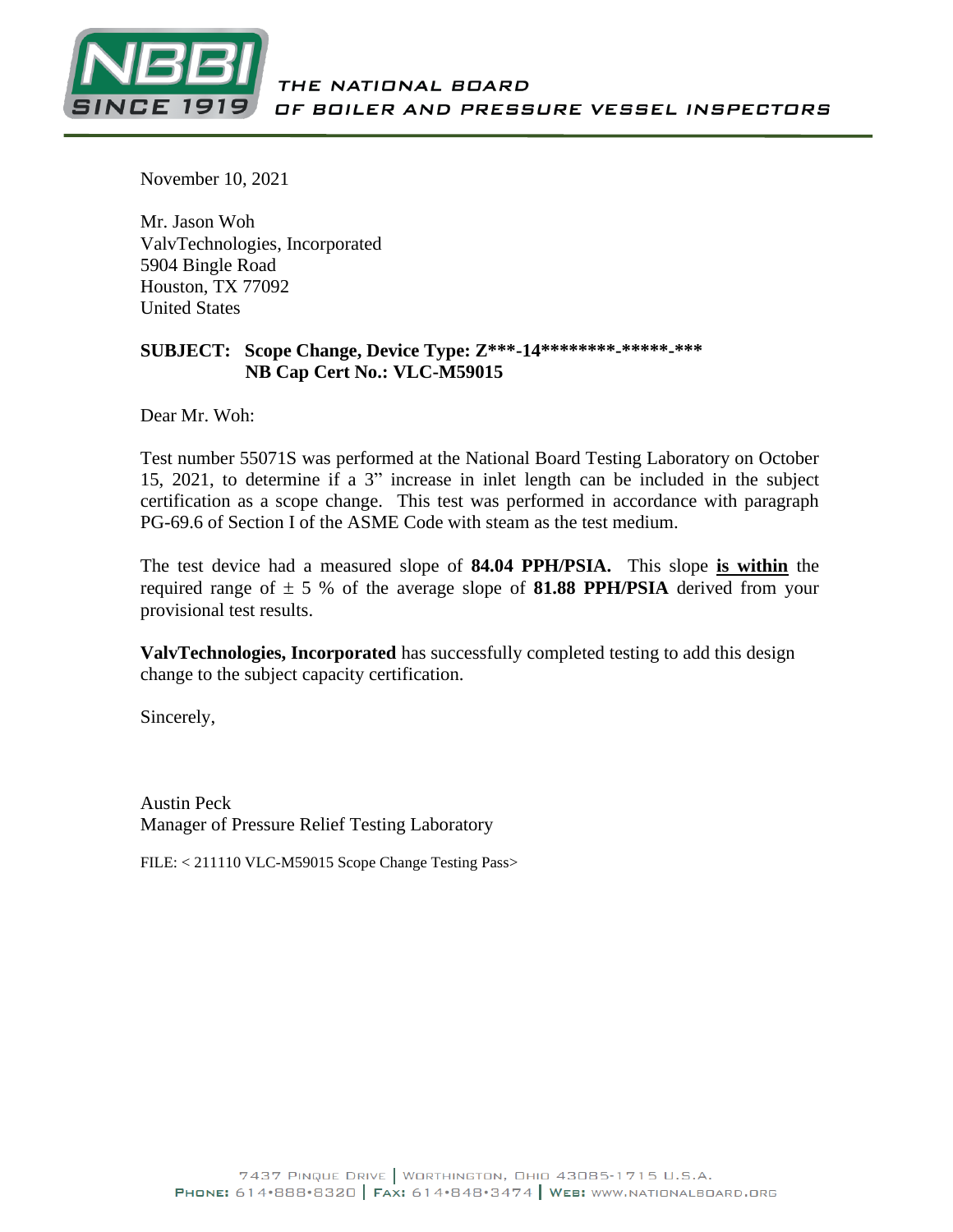## **National Board Testing Laboratory**

**Steam Test - Timed Weight Method**

|                                                 | Valve ID Data                                   |                                        | LabVIEW Test Report - Steam, Revision 1 |  |  |
|-------------------------------------------------|-------------------------------------------------|----------------------------------------|-----------------------------------------|--|--|
| ł1                                              | <b>Test Number</b>                              | 55071S                                 |                                         |  |  |
|                                                 | <b>Test Sponsor</b>                             | (VLC) ValvTechnologies, Incorporated   |                                         |  |  |
|                                                 | Company Type                                    | Manufacturer                           |                                         |  |  |
|                                                 | <b>Test Date</b>                                | 10/15/2021                             |                                         |  |  |
|                                                 | Valve Type                                      | Z***-14******** <sub>-*****-</sub> *** |                                         |  |  |
| 2   2   3   4   5   4   6                       | Manufacturer                                    | ValvTechnologies, Incorporated         |                                         |  |  |
|                                                 | Cap. Cert. ID No.                               | 59015                                  |                                         |  |  |
|                                                 | <b>Set Pressure</b>                             | 100 psig                               |                                         |  |  |
|                                                 | <b>Inlet Size</b>                               | 1 1/2 FL                               |                                         |  |  |
| 10                                              | <b>Outlet Size</b>                              | $2$ FL                                 |                                         |  |  |
| 11                                              | Stamped/ Estimated Capacity                     | 10141. PPH                             |                                         |  |  |
| 12                                              | <b>Code Section</b>                             |                                        |                                         |  |  |
| 13                                              | <b>Serial Number</b>                            | 1                                      |                                         |  |  |
| 14                                              | Date Code                                       |                                        |                                         |  |  |
|                                                 | <b>Operational Data and Measured Dimensions</b> |                                        |                                         |  |  |
| 15                                              | Warn Pressure                                   |                                        | psig                                    |  |  |
| 16                                              | <b>Set Pressure</b>                             | <b>NaN</b>                             | psig                                    |  |  |
| 17                                              | <b>Reset Set Pressure</b>                       |                                        | psig                                    |  |  |
| 18                                              | Blowdown                                        | <b>NaN</b>                             | psi                                     |  |  |
| 19                                              | <b>Reset Blowdown</b>                           |                                        | psi                                     |  |  |
| 20                                              | <b>Bore Diameter</b>                            | 1.500                                  | inch                                    |  |  |
| 21                                              | Lift                                            | 0.000                                  | inch                                    |  |  |
|                                                 | <b>Measured Data</b>                            |                                        |                                         |  |  |
|                                                 | Flow Area                                       | 1.767                                  | $in^2$                                  |  |  |
| $\frac{22}{23}$ $\frac{23}{25}$ $\frac{25}{26}$ | <b>Vessel Pressure</b>                          | 100.3                                  | psig                                    |  |  |
|                                                 | P <sub>b</sub>                                  | 14.21                                  | psia                                    |  |  |
|                                                 | Calorimeter Temp.                               | 290.6                                  | $\overline{P}$                          |  |  |
|                                                 | Time of Run                                     | 4.0                                    | minutes                                 |  |  |
| $\overline{27}$                                 | Weight                                          | 642.4                                  | Ibm                                     |  |  |
| $\frac{28}{1}$                                  | Leakage                                         | 0.0                                    | <b>PPH</b>                              |  |  |
|                                                 | <b>Calculated Data</b>                          |                                        |                                         |  |  |
|                                                 |                                                 |                                        |                                         |  |  |
| 29                                              |                                                 |                                        |                                         |  |  |
| 30<br>31                                        | <b>Vessel Pressure</b><br>Enthalpy, calorimeter | 114.6                                  | psia<br>BTU/lbm                         |  |  |
|                                                 |                                                 | 1,188.4                                | $\overline{P}$                          |  |  |
| 32                                              | Saturation Temp., Vessel                        | 337.8                                  | ft <sup>3</sup> /lbm                    |  |  |
| 33                                              | Saturation Volume, Vessel                       | 3.8970                                 |                                         |  |  |
| 34                                              | Steam Quality, Vessel                           | 99.8                                   | $\%$<br>$\overline{P}$                  |  |  |
| 35                                              | Vessel Temp. (Theoretical)                      | 337.8                                  |                                         |  |  |
| 36                                              | Vessel Volume                                   | 3.8900                                 | ft <sup>3</sup> /lbm                    |  |  |
| 37                                              | Degrees Superheat                               | NaN                                    | $\overline{P}$                          |  |  |
| 38                                              | <b>Capacity Correction</b>                      | 0.9991                                 |                                         |  |  |
| 39                                              | <b>Measured Capacity</b>                        | 9627.6                                 | PPH                                     |  |  |
| 40                                              | Slope                                           | 84.041                                 | PPH/PSIA                                |  |  |
| 41                                              | Coefficient                                     | 0.92340                                |                                         |  |  |
| 42                                              | Rated Capacity For Measured Set                 | 8,443.0                                | <b>PPH</b>                              |  |  |
| 43                                              | Red Book Kd                                     | 0.000                                  |                                         |  |  |
| 44                                              | Nominal Area                                    | 1.767                                  | in <sub>2</sub>                         |  |  |
|                                                 | <b>Rated Slope</b>                              | 73.7                                   |                                         |  |  |
|                                                 | Rated 3 Valve Average                           | 0.                                     |                                         |  |  |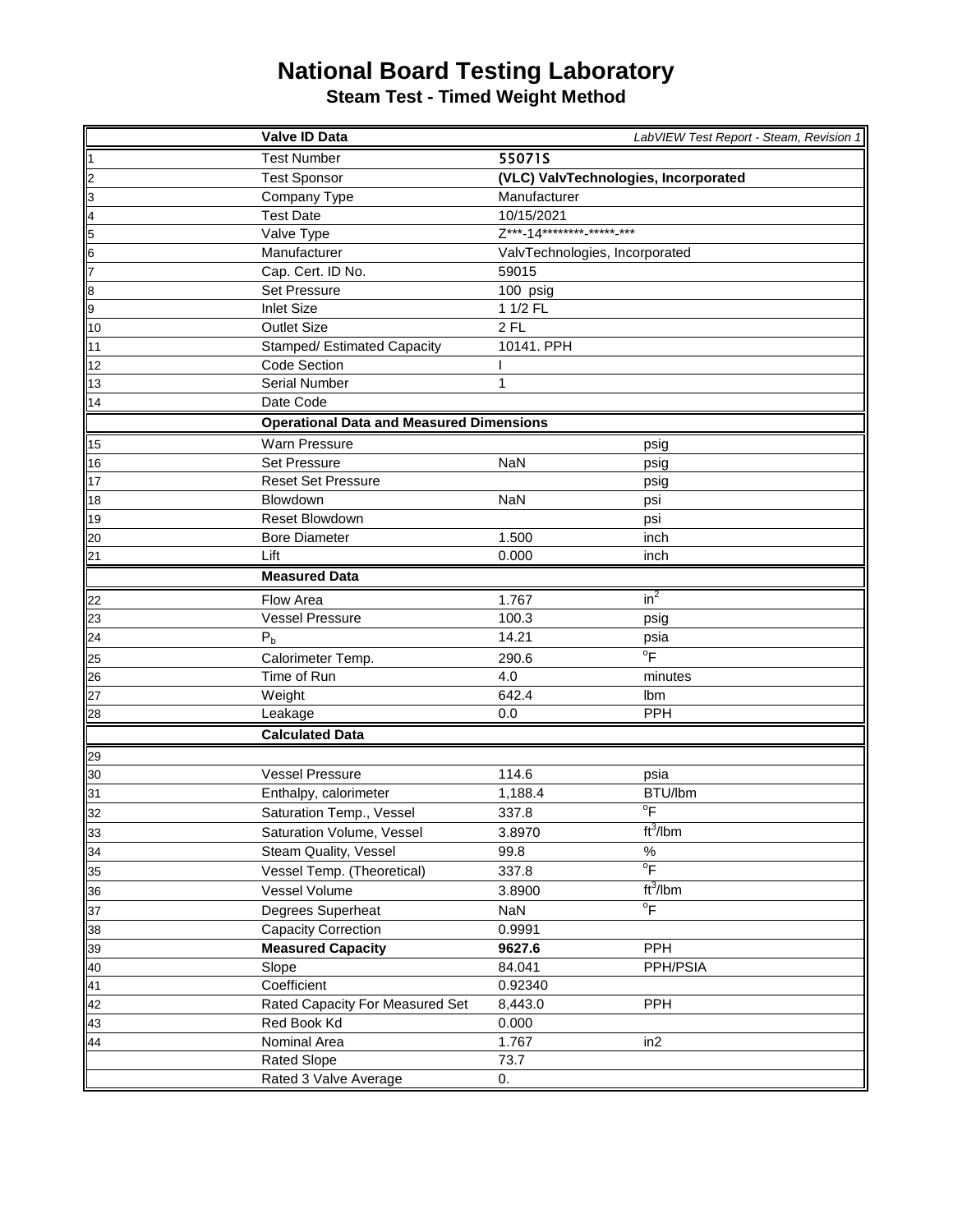## **National Board Testing Laboratory Steam Test - Timed Weight Method: Test Summary**

**Test Summary for test 55071S:** *LabVIEW Test Report - Steam, Revision 1*

Valve tested for Scope Change as Manufacturer. Measured slope of 84.041 PPH/PSIA is within 5% of original average slope (81.88 PPH/PSIA).

# **RESULT:** Pass

I certify that the data on the attached test data sheets was obtained under my supervision in accordance with the provisions of ASME PTC 25, the applicable sections of the ASME Boiler and Pressure Vessel Code, and the National Board Testing Laboratory Quality Control Manual. To the best of my knowledge and belief the objects tested were of the same type and design as indicated.

Devon autt

Authorized Observer: Devon Ault

10/15/2021

Date

Test Personnel **Company Representatives** 

Devon Ault Steve Bowman Tim Brown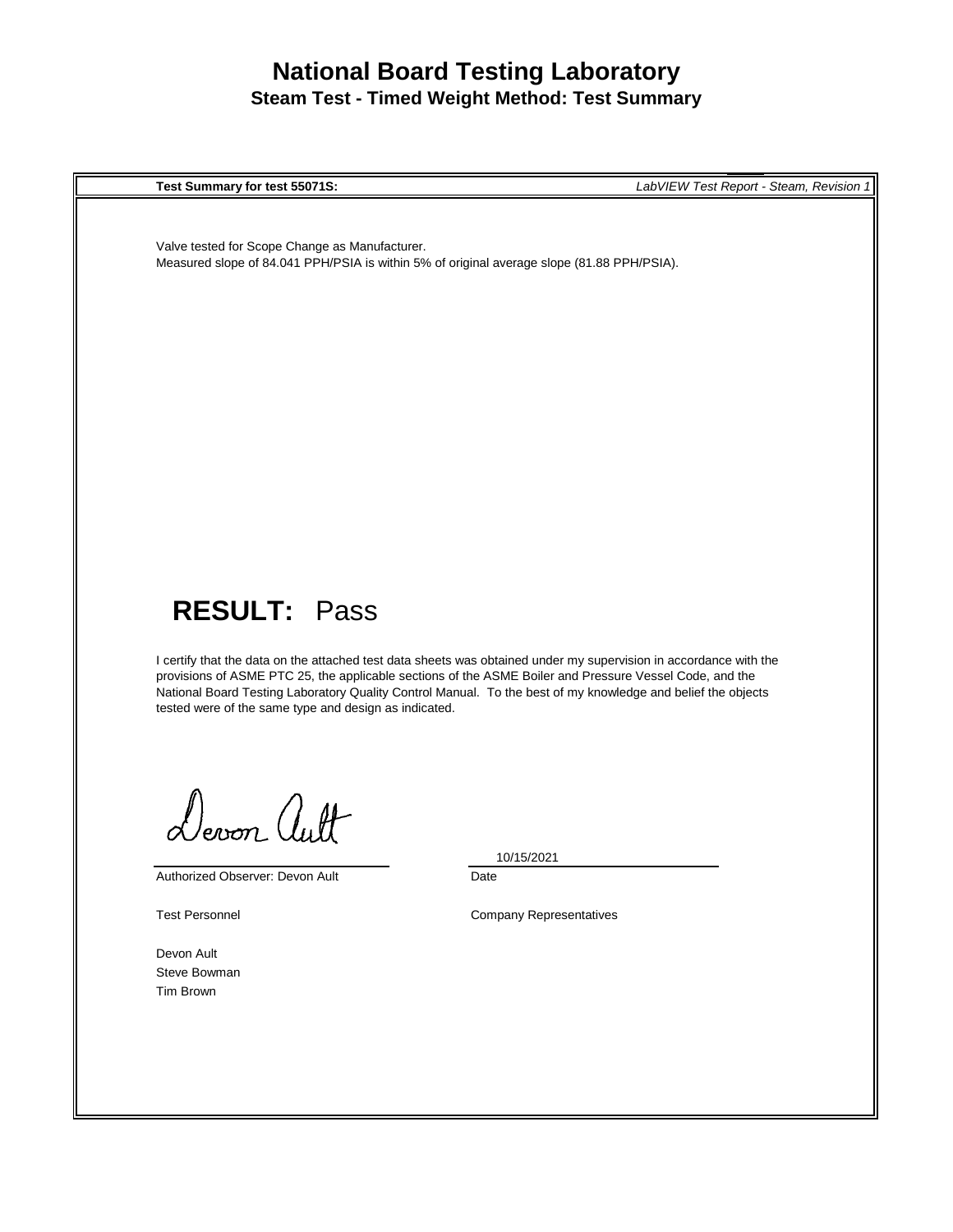#### **NATIONAL BOARD TESTING LABORATORY STEAM DATA FORM**

| I.                      | <b>VALVE DATA</b>                      |                                      |            |                           | LabVIEW Test Report - Steam, Revision 1 |  |  |
|-------------------------|----------------------------------------|--------------------------------------|------------|---------------------------|-----------------------------------------|--|--|
| <b>Test Sponsor</b>     |                                        | (VLC) ValvTechnologies, Incorporated |            |                           | <b>NB</b> Control #                     |  |  |
| <b>Test Number</b>      | 55071S                                 |                                      |            | <b>Vessel Pressure</b>    | PT-9                                    |  |  |
| Date                    | 10/15/2021                             |                                      |            | Cal Temp/Calorimeter      | TC-20B, CAL 520                         |  |  |
| Device Type             | Z***-14******** <sub>-*****-</sub> *** |                                      |            | <b>Bore Linear Device</b> | $C-2$                                   |  |  |
| Sponsor Type            | Manufacturer                           |                                      |            | <b>Lift Linear Device</b> |                                         |  |  |
| Manufacturer            |                                        | ValvTechnologies, Incorporated       |            | Cal Nozzle                | 5/32                                    |  |  |
| Inlet                   | 1 1/2 FL                               | Outlet                               | 2 FL       |                           |                                         |  |  |
| <b>Set Pressure</b>     | 100                                    | <b>Plant Set</b>                     | (0.0)      | <b>Measured Data</b>      | <b>Value</b>                            |  |  |
| <b>Stamped Capacity</b> | 10141. PPH                             | Verified                             | NΟ         | <b>Bore Diameter</b>      | 1.5                                     |  |  |
| <b>Code Section</b>     |                                        | Stamped                              | NΟ         | <b>Barometer</b>          | 14.209                                  |  |  |
| Serial Number           | 1                                      |                                      |            | Lift                      | $\overline{0}$                          |  |  |
| Date Code               |                                        | VR Stamp                             | <b>NO</b>  | <b>NOTES:</b>             |                                         |  |  |
| Unique ID               |                                        | NB Mark                              | <b>NO</b>  |                           |                                         |  |  |
|                         |                                        | NB Seals Intact                      | <b>NO</b>  |                           |                                         |  |  |
| <b>Repair Date</b>      |                                        | Vis. Insp.                           | <b>YES</b> |                           |                                         |  |  |
|                         |                                        | Cert #:                              | 59015      |                           |                                         |  |  |

#### **II. FUNCTIONAL TEST DATA (SEE REVERSE SIDE)**

# **III. CAPACITY TEST, TIMED WEIGHT METHOD DATA, PROCEDURE TP-3**

| Time  | Scale:<br>$WS-1$ | Scale:<br>$WS-2$ | Net Weight /<br>Hotwell Level |
|-------|------------------|------------------|-------------------------------|
| $^*0$ | 0.0              | 0.0              | 13.11                         |
| $*2$  | 0.0              | 321.7            | 13.06                         |
| $^*4$ | 320.7            | 0.0              | 13.13                         |
|       |                  |                  |                               |
|       |                  |                  |                               |
|       |                  |                  |                               |
|       |                  | $Total =$        | 642.4                         |

| Data Recorder                    | Devon Ault |
|----------------------------------|------------|
| Authorized Observer   Devon Ault |            |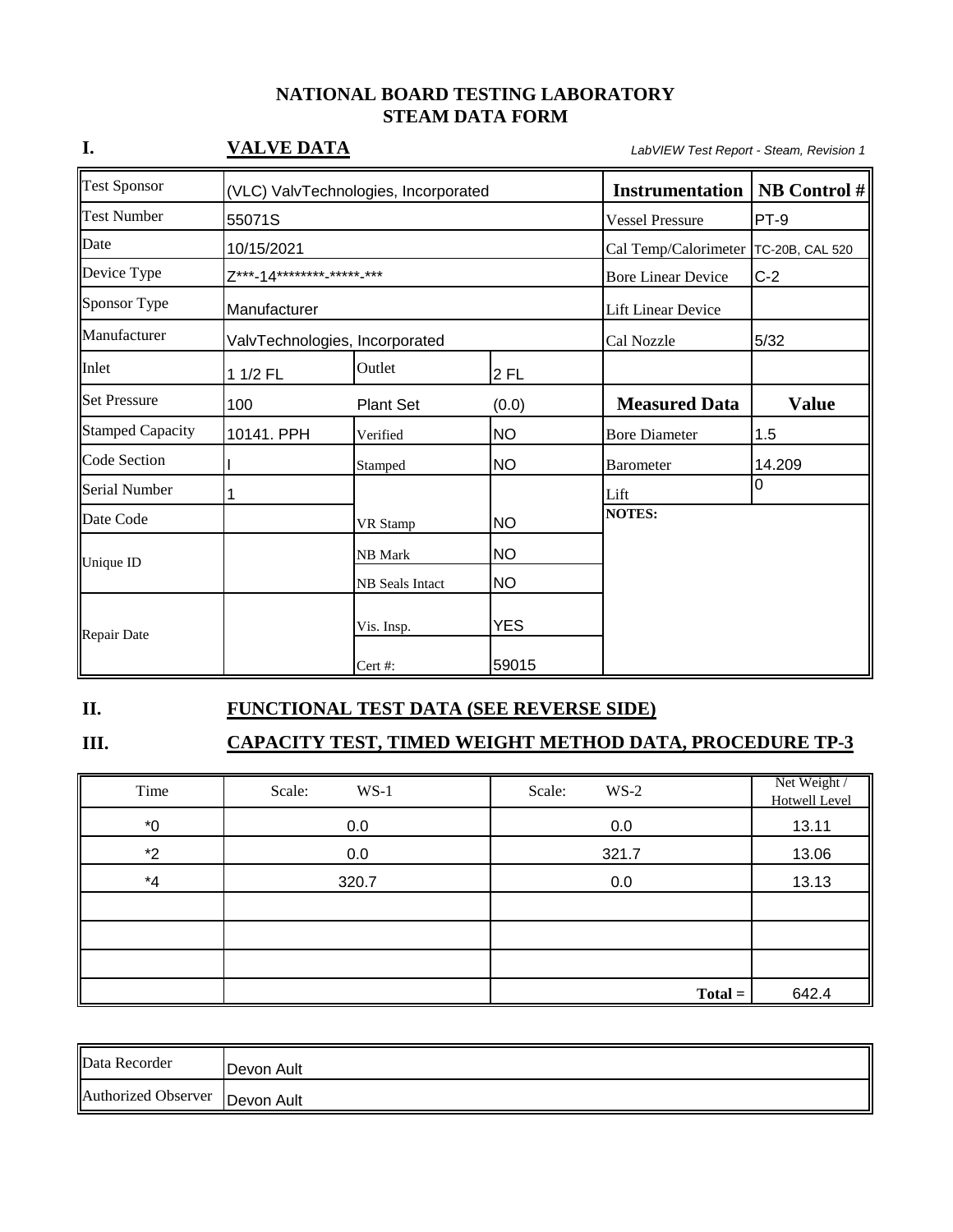#### **STEAM DATA FORM**

### **II. FUNCTIONAL TEST DATA: PROCEDURE TP-1** *LabVIEW Test Report - Steam, Revision 1*

| Test Number   | 55071S       |                  |                         |          |                   |
|---------------|--------------|------------------|-------------------------|----------|-------------------|
| Set Pressure  | $100\,$      | Definition:      |                         |          |                   |
|               |              |                  |                         |          |                   |
| Warn Pressure | Set Pressure | Popping Pressure | <b>Closing Pressure</b> | Blowdown | Notes/Adjustments |
|               |              |                  |                         |          |                   |
|               |              |                  |                         |          |                   |
|               |              |                  |                         |          |                   |
|               |              |                  |                         |          |                   |
|               |              |                  |                         |          |                   |
|               |              |                  |                         |          |                   |
|               |              |                  |                         |          |                   |
|               |              |                  |                         |          |                   |
|               |              |                  |                         |          |                   |
|               |              |                  |                         |          |                   |
|               |              |                  |                         |          |                   |
|               |              |                  |                         |          |                   |
|               |              |                  |                         |          |                   |
|               |              |                  |                         |          |                   |
|               |              |                  |                         |          |                   |
|               |              |                  |                         |          |                   |
|               |              |                  |                         |          |                   |
|               |              |                  |                         |          |                   |
|               |              |                  |                         |          |                   |
|               |              |                  |                         |          |                   |
|               |              |                  |                         |          |                   |
|               |              |                  |                         |          |                   |
|               |              |                  |                         |          |                   |
|               |              |                  |                         |          |                   |
|               |              |                  |                         |          |                   |
|               |              |                  |                         |          |                   |
|               |              |                  |                         |          |                   |
|               |              |                  |                         |          |                   |
|               |              |                  |                         |          |                   |
|               |              |                  |                         |          |                   |
|               |              |                  |                         |          |                   |
|               |              |                  |                         |          |                   |
| Measured Set: | NaN          |                  | Blowdown:               | NaN      |                   |

Data Recorder **Devon Ault** Authorized Observer **Devon Ault**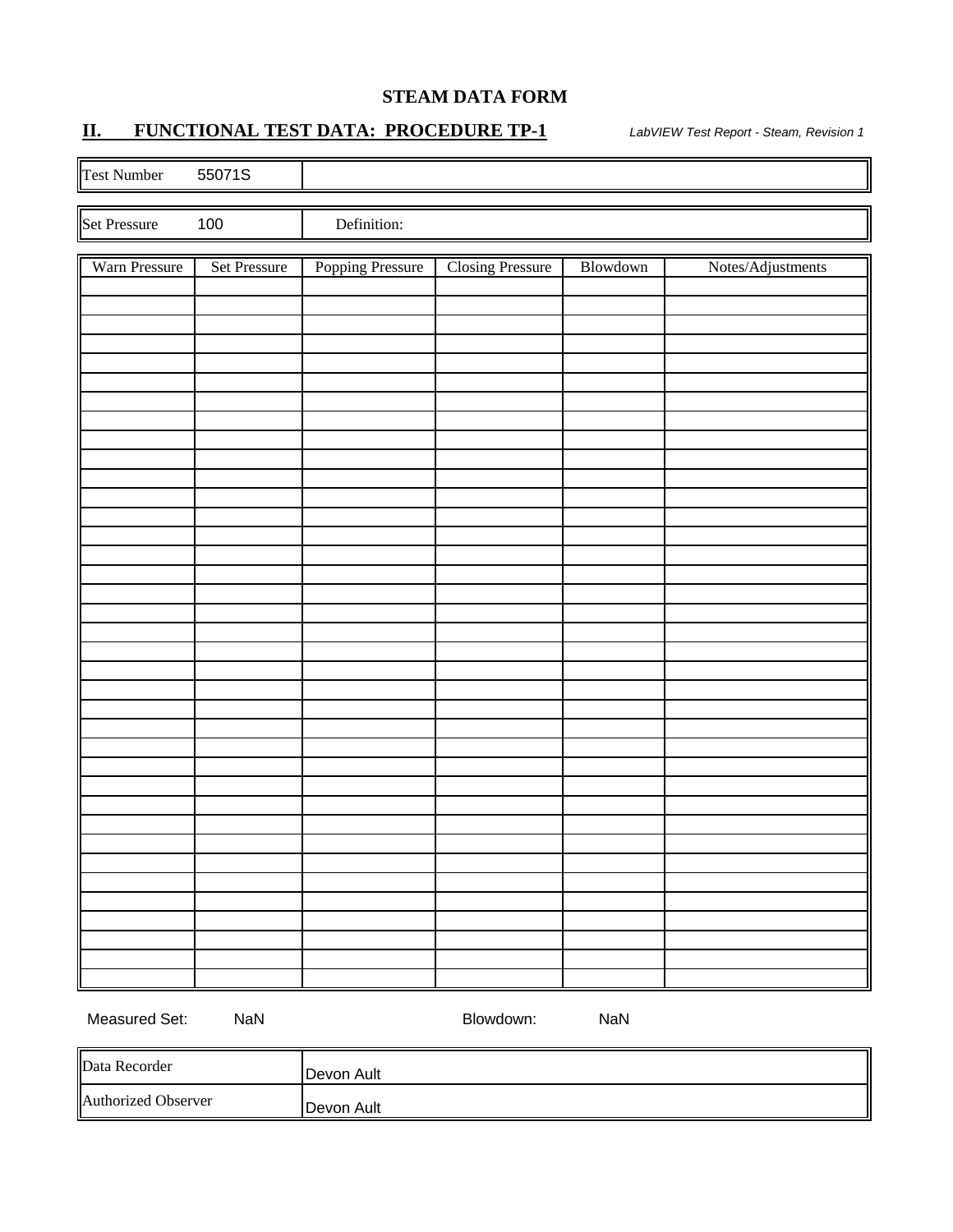## **NATIONAL BOARD TESTING LABORATORY**

**STEAM DATA FORM NO. 1** LabVIEW Test Report - Steam, Revision 1

|             | COMPANY: (VLC) ValvTechnologies, Incorporated DATE: 10/15/2021<br>TEST NUMBER: 55071S VALVE TYPE: $Z^{***-14******-***-***-}$ SIZE: 11/2 FL SET: 100 |               |                | DATE: 10/15/2021 |                      |                 |           |
|-------------|------------------------------------------------------------------------------------------------------------------------------------------------------|---------------|----------------|------------------|----------------------|-----------------|-----------|
|             |                                                                                                                                                      |               |                |                  |                      |                 |           |
|             |                                                                                                                                                      |               |                |                  |                      |                 |           |
|             |                                                                                                                                                      |               |                | <b>ESTIMATED</b> |                      |                 |           |
| <b>TIME</b> | $P_{TANK}$                                                                                                                                           | $T_{\rm CAL}$ | $P_{EXH}$      | <b>LEAKAGE</b>   |                      | <b>COMMENTS</b> |           |
| TARGET:     | <b>NaN</b>                                                                                                                                           | 0.0/0.0/0.0   |                | Leak Dia.=0.000" |                      |                 |           |
| $*1.0$      | 100.6                                                                                                                                                | 285.4         | $\pmb{0}$      |                  |                      |                 |           |
| $*2.0$      | 99.8                                                                                                                                                 | 290.4         | $\pmb{0}$      |                  |                      |                 |           |
| $*3.0$      | 100.8                                                                                                                                                | 292.8         | $\pmb{0}$      |                  |                      |                 |           |
| $*4.0$      | 100.2                                                                                                                                                | 293.9         | $\overline{0}$ |                  |                      |                 |           |
|             |                                                                                                                                                      |               |                |                  |                      |                 |           |
|             |                                                                                                                                                      |               |                |                  |                      |                 |           |
|             |                                                                                                                                                      |               |                |                  |                      |                 |           |
|             |                                                                                                                                                      |               |                |                  |                      |                 |           |
|             |                                                                                                                                                      |               |                |                  |                      |                 |           |
|             |                                                                                                                                                      |               |                |                  |                      |                 |           |
|             |                                                                                                                                                      |               |                |                  |                      |                 |           |
|             |                                                                                                                                                      |               |                |                  |                      |                 |           |
|             |                                                                                                                                                      |               |                |                  |                      |                 |           |
|             |                                                                                                                                                      |               |                |                  |                      |                 |           |
|             |                                                                                                                                                      |               |                |                  |                      |                 |           |
|             |                                                                                                                                                      |               |                |                  |                      |                 |           |
|             |                                                                                                                                                      |               |                |                  |                      |                 |           |
|             |                                                                                                                                                      |               |                |                  |                      |                 |           |
|             |                                                                                                                                                      |               |                |                  |                      |                 |           |
|             |                                                                                                                                                      |               |                |                  |                      |                 |           |
|             |                                                                                                                                                      |               |                |                  |                      |                 |           |
|             |                                                                                                                                                      |               |                |                  |                      |                 |           |
|             |                                                                                                                                                      |               |                |                  |                      |                 |           |
|             |                                                                                                                                                      |               |                |                  |                      |                 |           |
|             |                                                                                                                                                      |               |                |                  |                      |                 |           |
|             |                                                                                                                                                      |               |                |                  |                      |                 |           |
|             |                                                                                                                                                      |               |                |                  |                      |                 |           |
|             |                                                                                                                                                      |               |                |                  |                      |                 |           |
|             |                                                                                                                                                      |               |                |                  |                      |                 |           |
|             |                                                                                                                                                      |               |                |                  |                      |                 |           |
|             |                                                                                                                                                      |               |                |                  |                      |                 |           |
|             |                                                                                                                                                      |               |                |                  |                      |                 |           |
|             |                                                                                                                                                      |               |                |                  |                      |                 |           |
|             |                                                                                                                                                      |               |                |                  |                      |                 |           |
|             |                                                                                                                                                      |               |                |                  |                      |                 |           |
|             |                                                                                                                                                      |               |                |                  |                      |                 |           |
|             |                                                                                                                                                      |               |                |                  |                      |                 |           |
|             |                                                                                                                                                      |               |                |                  |                      |                 |           |
| AVE.        | 100.3                                                                                                                                                | 290.6         | $\pmb{0}$      |                  | Re-close After Flow: |                 | $\pmb{0}$ |

DATA RECORDER: REVIEWED BY AUTHORIZED OBSERVER: Devon Ault

Devon Ault